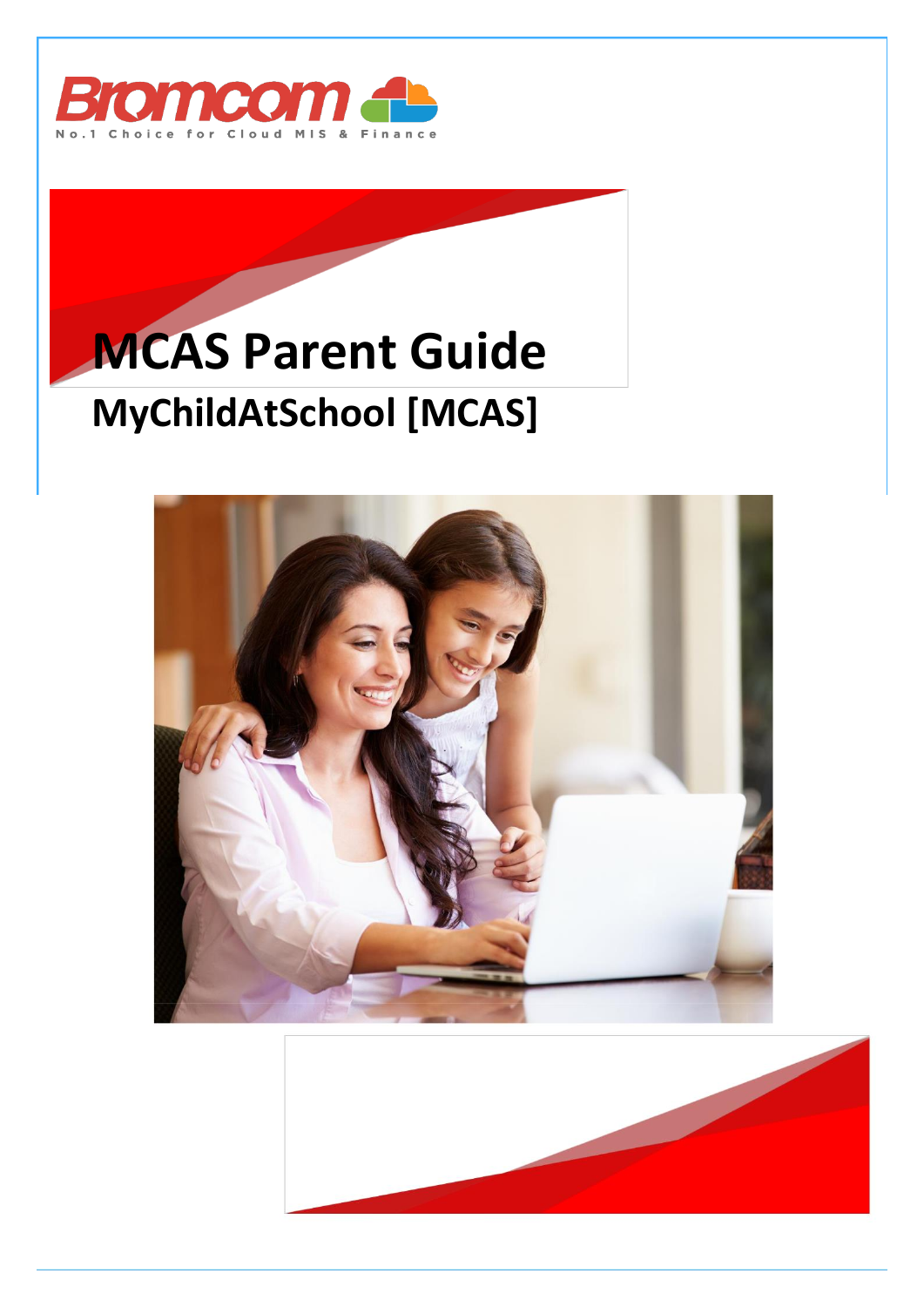## **How to Access MCAS**

To login to the **MCAS Parent Portal** you will need to have a valid e-mail address registered with the school and an **Invitation Code** which the school would have sent to you. If you do not have an **Invitation Code** please contact the school for one, as you will **NOT** be able to access the **Parent Portal** without one.

From within your web browser type **[www.mychildatschool.com](http://www.mychildatschool.com/)** this will open the login page.

| <b>Chaldschool.com</b>                                                                        | <b>Childschool Som</b>                                 |  |
|-----------------------------------------------------------------------------------------------|--------------------------------------------------------|--|
| <b>PARENT LOGIN</b>                                                                           | <b>REDEEM YOUR INVITATION CODE</b>                     |  |
| 圓<br>Your School ID                                                                           | ▦<br>School ID                                         |  |
| Your User Name                                                                                | Username                                               |  |
| Password                                                                                      | <b>Invitation Code</b>                                 |  |
| Remember School ID and Username<br>Forgotten Login Details?<br><b>Redeem Invitation Code?</b> | I'm not a robot<br><b>reCAPTCHA</b><br>Privacy - Terms |  |
| Login                                                                                         | <b>Redeem Code</b>                                     |  |
| Powered by <b>Bromcom</b><br>v5.2019.7195.22715                                               | <b>Back to Login</b>                                   |  |

Click on the **Redeem Invitation Code?** link and enter your **School ID**, **Username** and the **Invitation Code**, which will be a unique 10 character alphanumeric code, [which can only be used once to setup the **Account**], tick the **I'm not a robot** box and click on the **Redeem Code** button.

**2**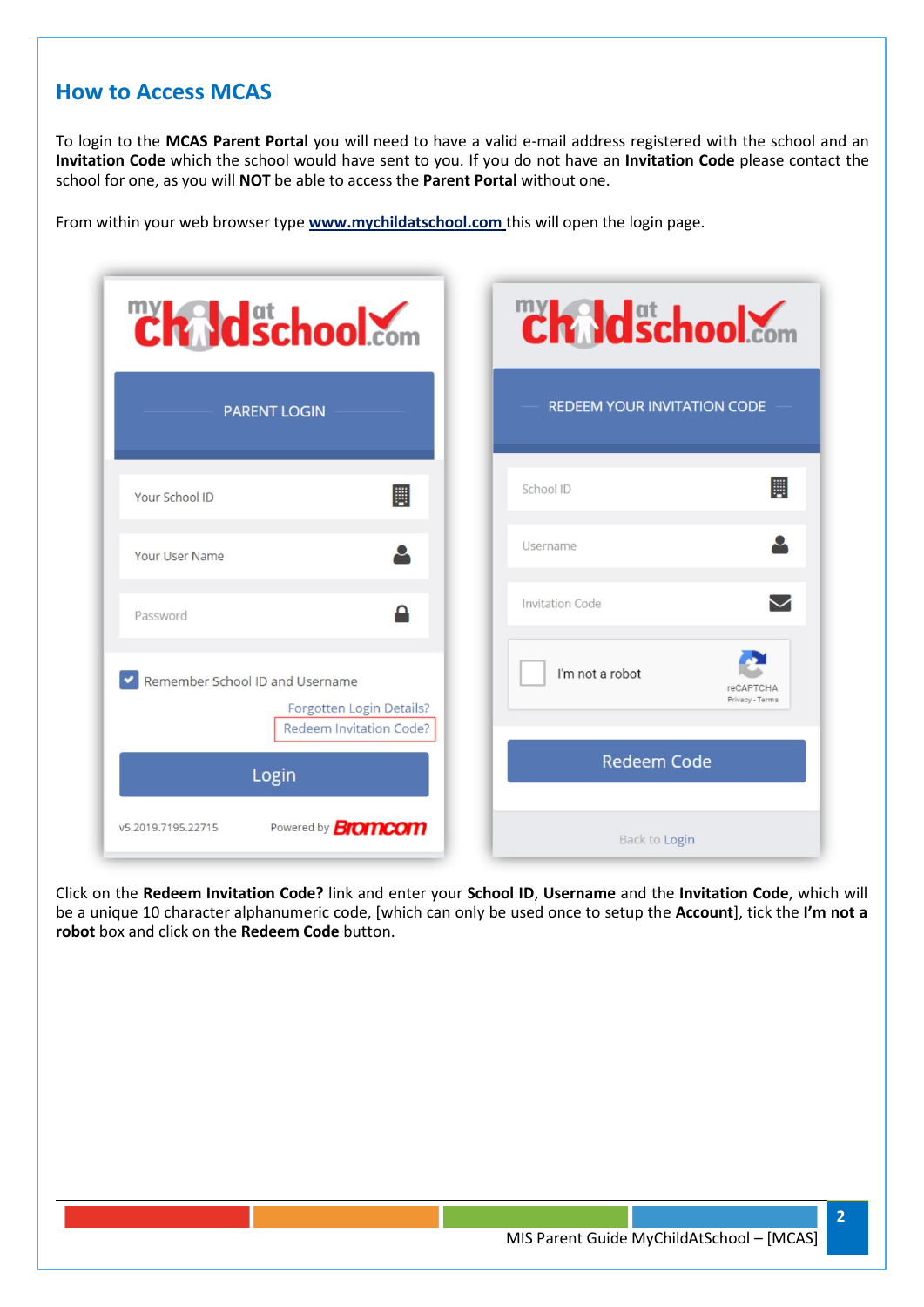You will then be asked to **Setup** your **Details**, enter the required information to setup the **Login Details** and click on the **Save Account Details** button, a message will be displayed that the new **Login** setup has been successful and you will be returned to the **Login** page.

| Chaldschool.com                                          |  |  |  |
|----------------------------------------------------------|--|--|--|
| <b>SETUP YOUR ACCOUNT DETAILS</b>                        |  |  |  |
| Miss A Andrews                                           |  |  |  |
| $\checkmark$<br>Email                                    |  |  |  |
| $\overline{\smile}$<br>Confirm Email                     |  |  |  |
| ≏<br>Password                                            |  |  |  |
| ≏<br>Confirm Password                                    |  |  |  |
| Select a security question and then type your<br>answer. |  |  |  |
| What was your childhood nickname?<br>$\mathbf{v}$        |  |  |  |
| <b>Q</b><br>Security Answer                              |  |  |  |
| Confirm Security Answer                                  |  |  |  |
| <b>Save Account Details</b>                              |  |  |  |
| Back to Login                                            |  |  |  |

An e-mail will also be sent to the e-mail address entered asking for the **Login** information to be verified, if this is not verified the you will not be able to **Recover Account Details** or change the **Password** in the future.

| Dear MyChildAtSchool user,                                                                                                                                              |  |
|-------------------------------------------------------------------------------------------------------------------------------------------------------------------------|--|
| Thank you for setting up your username and password retrieval details.                                                                                                  |  |
| Security Question:                                                                                                                                                      |  |
| What was the name of your first pet?                                                                                                                                    |  |
| Answer:<br>$S***$                                                                                                                                                       |  |
| Please click Here to validate this information – If you do not validate the details provided you will not be able to retrieve a forgotten username or password on-line. |  |
| A pop-up reminder will appear every time you log into MyChildatSchool until you validate these details.                                                                 |  |
| Please do not reply to this email as it is automatically generated.                                                                                                     |  |
| Kind Regards<br>MyChildAtSchool.com                                                                                                                                     |  |

You will now be able to **Login** using your new **Login Details**.

**3**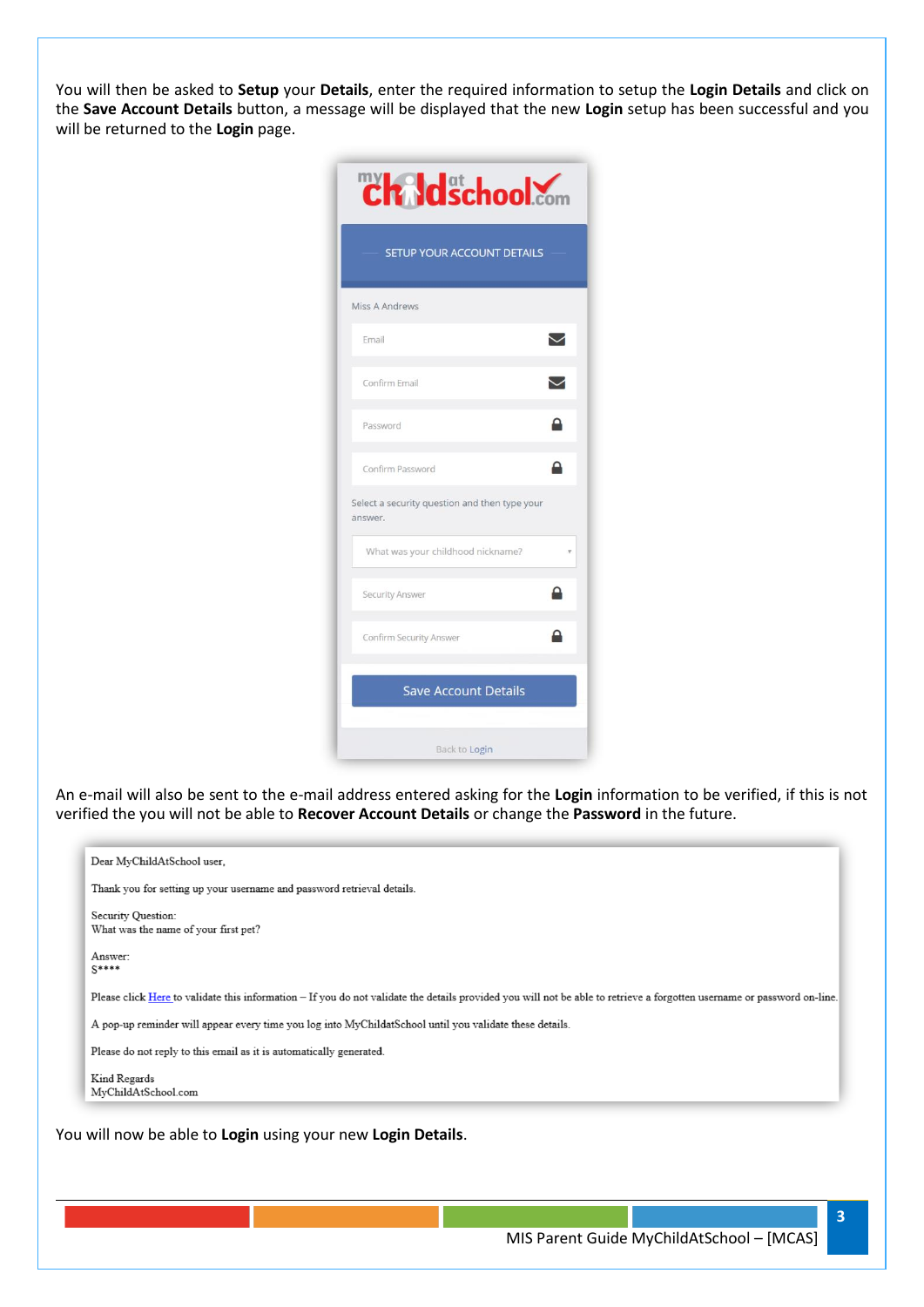If you should forget your **Login Information**, clicking on the **Forgotten Login Details**? link will allow you to reset your **Password** or **Recover Account Details**.



## **Reset Password**

Selecting the **I need to reset my password** option will open the **Reset Password** window, where you will be asked to enter the **School ID** and **Email** address then click the **Send Reset email** button.

| Ch dschool.com             |  |  |  |
|----------------------------|--|--|--|
| <b>RESET YOUR PASSWORD</b> |  |  |  |
| School ID                  |  |  |  |
| Email                      |  |  |  |
| Send reset email           |  |  |  |
| Back to Login              |  |  |  |

An e-mail will be sent to the verified e-mail address entered, click on the **Here** link.

| Hello from MyChildAtSchool.com                                                      |
|-------------------------------------------------------------------------------------|
| A request for password reset has been received.                                     |
| If you did not request for your password to be changed, please contact your school. |
| Please click Here to reset your password. This link will expire in 15 minutes.      |
| Please do not reply to this email as any received emails are deleted immediately.   |
| Regards<br>MyChildAtSchool.com                                                      |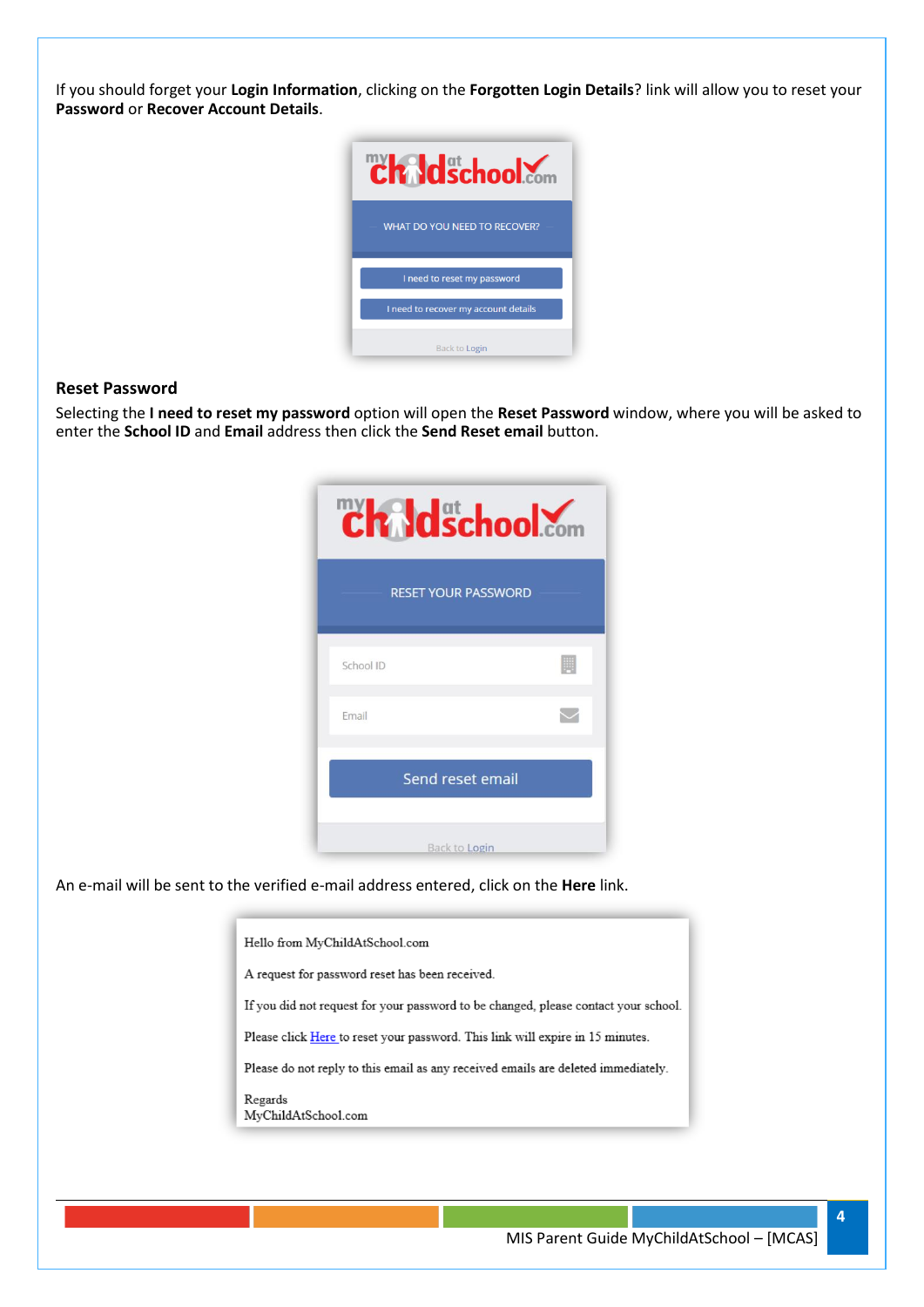| <b>Chaldschool.com</b>                 | <b>Chaldschool.com</b>                      |
|----------------------------------------|---------------------------------------------|
| <b>RESET YOUR PASSWORD</b>             |                                             |
| "What was the name of your first pet?" | <b>RESET YOUR PASSWORD</b>                  |
| TYKLO                                  |                                             |
| Change image                           |                                             |
| Get Audio Code                         | Password updated and confimation email sent |
| Type the code from the image           | Back to Sign in                             |
| <b>Verify Answer</b>                   |                                             |

The **Security Question** set previously will be asked and the **Code** from the image will need to be entered, then click the **Verify Answer** button, a new page will show that the requested changes have been made and a confirmation email will be sent.

| Hello from MyChildAtSchool.com                                                    |  |
|-----------------------------------------------------------------------------------|--|
| Your password has been successfully updated                                       |  |
| If you did not change your password, please contact your school.                  |  |
| Please do not reply to this email as any received emails are deleted immediately. |  |
| Regards<br>MyChildAtSchool.com                                                    |  |

## **Recover Login Details**

Selecting the **Recover my login details** option will open the **Recover login Details** window, where you will be asked to enter the **School ID** and **Email** address then click the **Recover my login details** button.

|           | <b>RECOVER YOUR LOGIN DETAILS</b>                                                                     |
|-----------|-------------------------------------------------------------------------------------------------------|
|           | Enter the School ID and email that you have<br>registered with your MyChildAtSchool account<br>helow. |
| School ID |                                                                                                       |
| Email     |                                                                                                       |
|           | Recover my login details                                                                              |